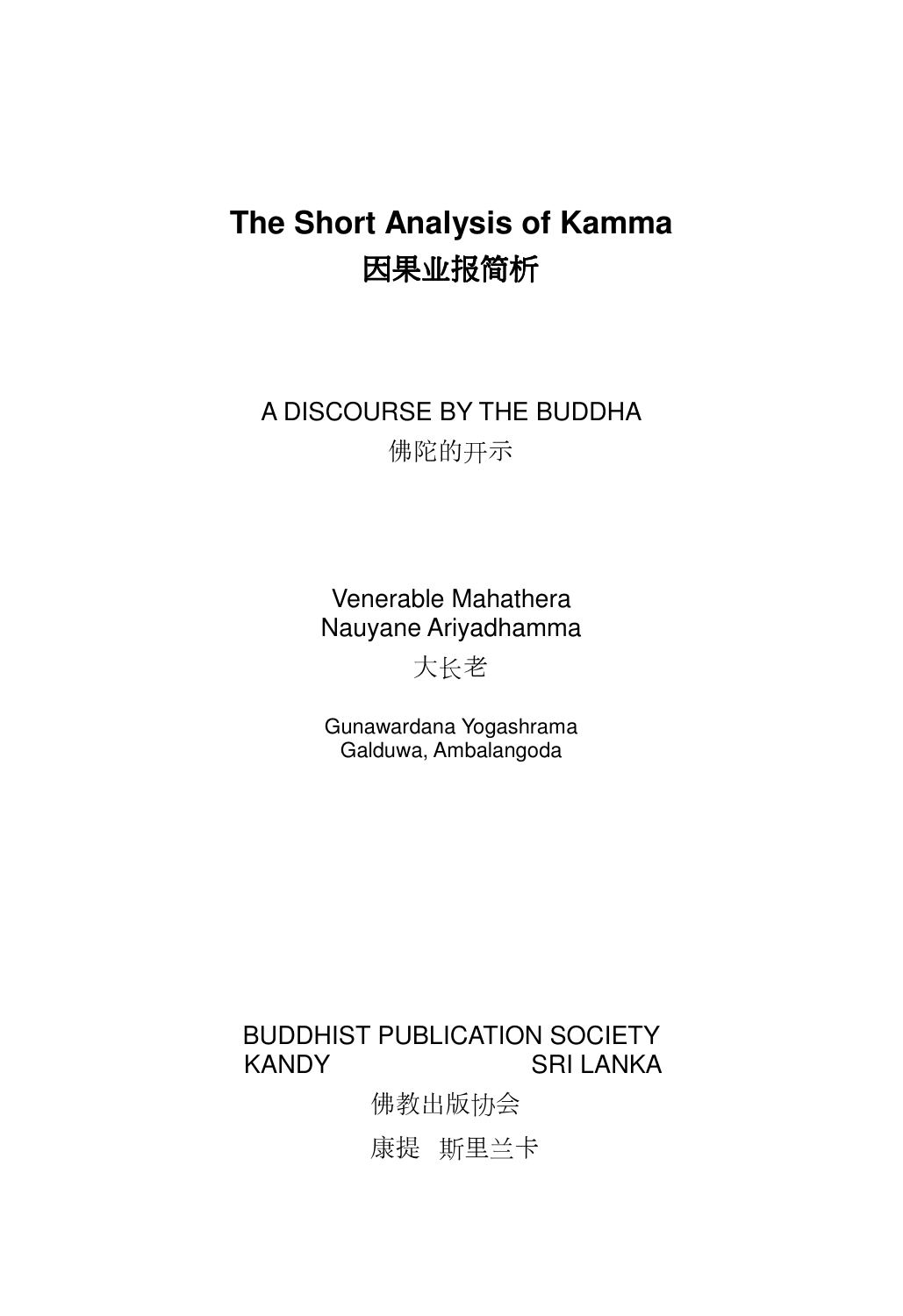Originally Published in 1992

Buddhist Publication Society P.O. Box 61 54, Sangharaja Mawatha Kandy, Sri Lanka

Copyright © 1992 by Gunawardana Yogashrama Charitable Trust

Originally delivered as a sermon and published in Sinhala with the title Hetwphala Visanduma. Translated into English by Sujatha Dharmasiri.

Typeset at the BPS Text set in Bookman

Originally Printed in Sri Lanka by Karunaratne & Sons Ltd. Colombo 10

BODHI LEAVES NO. 128

# 英译中请翻阅第17页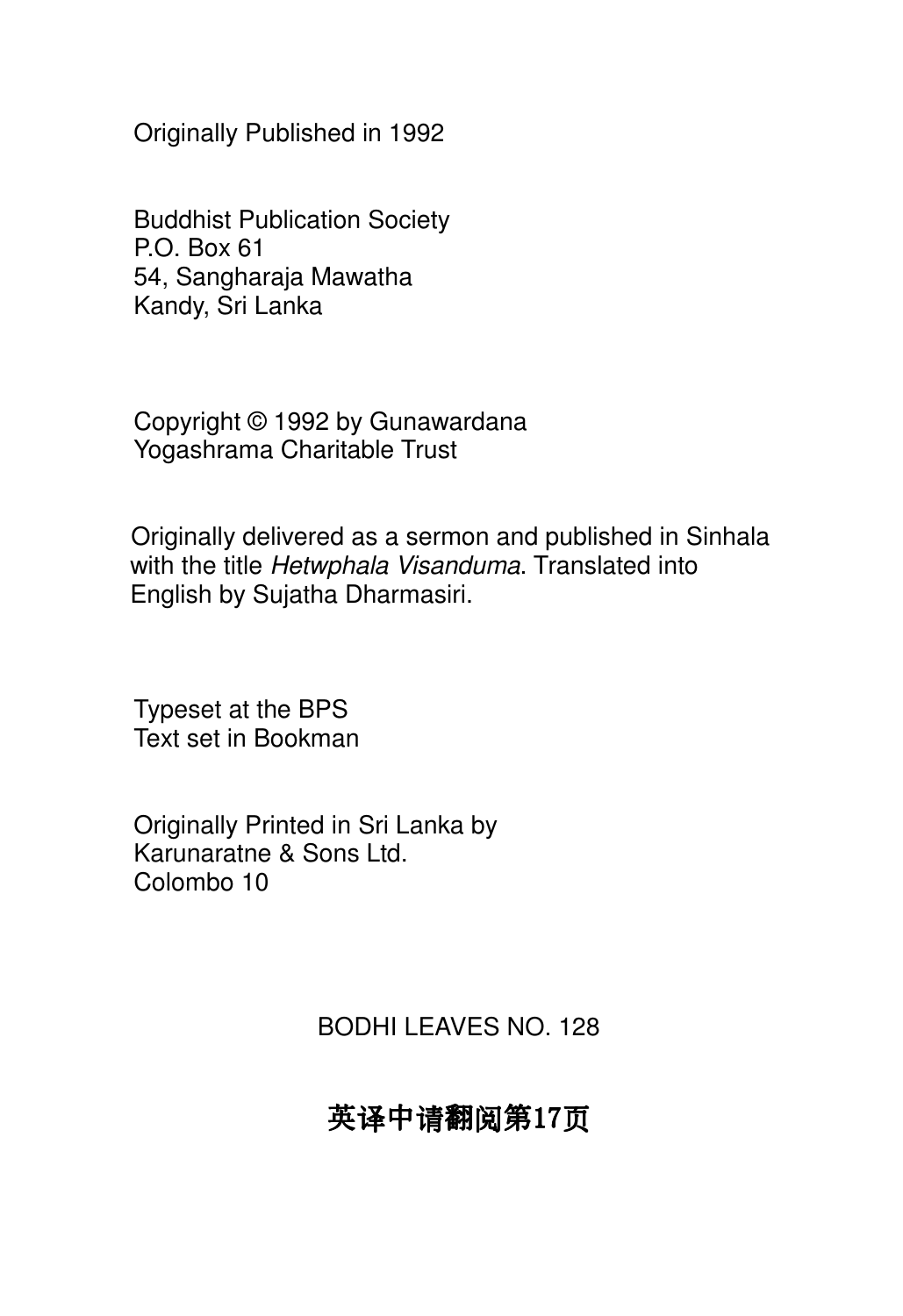### **THE SHORT ANALYSIS OF KAMMA**

A Discourse by the Buddha

The Buddha's shorter Discourse on the Analysis of Kamma provides a comprehensive analysis of kamma and its results, that is, of the moral law of cause and effect. The Buddha attained Enlightenment after seeing with insight this law of cause and effect. On the night of his Enlightenment, in the first watch he attained to the knowledge of the recollection of his past existences. He saw how he had wandered in samsara in a multitude of different forms, the entire process governed by this moral law of cause and effect. He saw the names he bore, the forms he had assumed, the lifestyles he had followed, the pleasures and pains he had experienced, the periods of time he had lived in different births and the good and bad kamma he had accumulated during these lives.

In the middle watch, he attained the knowledge of the divine eye by which he saw all living beings in all world systems, and their births and deaths, and the good and bad actions that had led them to happy or woeful states. He was able to see with his divine eye seven days ahead and seven days past in all their detailed happenings.

Immediately before the Enlightenment, he discovered the sequence of causal laws binding together all actions and their results in the three periods of time: past, present and future. That is the reason why contemplation on the law of cause and effect became the foundation for his awakening to the Perfect Enlightenment of Buddhahood just as the night drew to an end.

The Culakamma Vibhanga Sutta is an explanation of the law of kamma and its fruit. It elucidates, in a remarkably clear and comprehensible presentation, the principles which govern the ripening of morally significant action. Before we examine the sutta itself, we will sketch its background,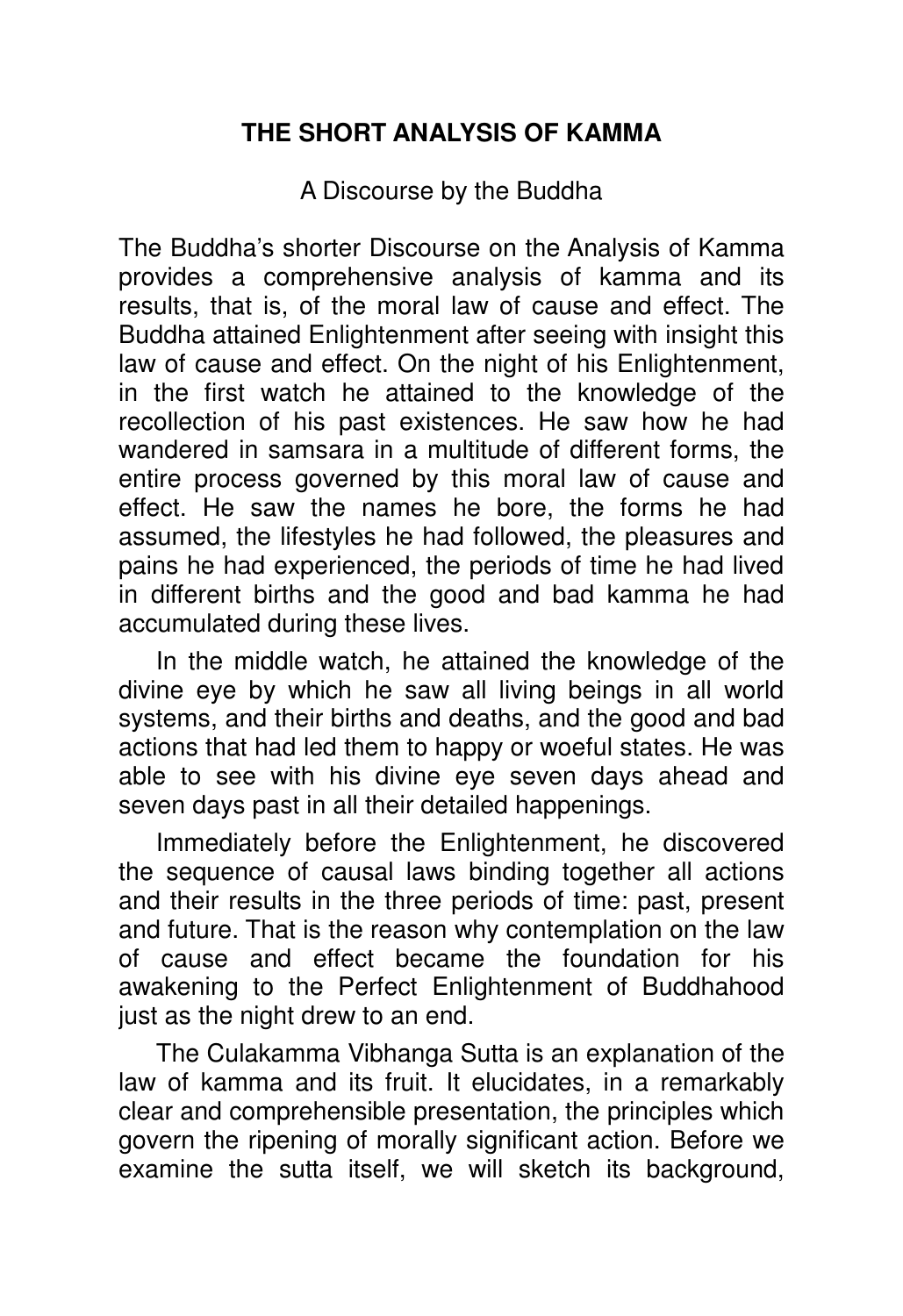related in the commentary of Acariya Buddhaghosa.

King Pasenadi of Kosala had given a grant of a village to a wealthy and learned brahmin. The village was named Tudi and as the brahmin was the lord of the village, he came to be known as Todeyya. He had an only son named Subha, called thus because of his handsome and comely appearance. The father Todeyya was a miser who never gave away anything even to a beggar. He turned away virtuous and noble people from his door with harsh words. He even discouraged and prevented others from giving alms. Todeyya had a hoard of treasure, yet he lived like a pauper, reluctant to spend even on necessities like food and clothing. Todeyya invited his relatives to his home twice a month, and in their presence, advised his son Subha thus: "Just as the cake of kohl that you rub on your eyes wastes away with constant use, so does one's wealth decrease when one gives to others. Do not give even as much as one cent to another. Take an example from the termite, who labours to collect grains of sand to build his huge chamber, or the bee that collects drops of nectar to build the hive; so must you collect wisely and unceasingly to become a wealthy householder."

When Todeyya died, strong miserly feelings still obsessed his heart. As a result, he was born again in the same household, this time as a dog. Strangely, Subha took a great liking to this dog. He fended it himself, giving it the comforts of good food, regular baths, and anointing with scented oils. It slept on a cushioned bed.

Every morning the compassionate Buddha looks out upon the world to see if there is anyone he might benefit. The Buddha's vision comprises two special types of knowledge that enable him to effectively help others and guide them to realization of the Dhamma. One is the knowledge of the ripeness of the spiritual faculties of beings, by which he can determine who is potentially receptive to the Dhamma. The other is the knowledge of the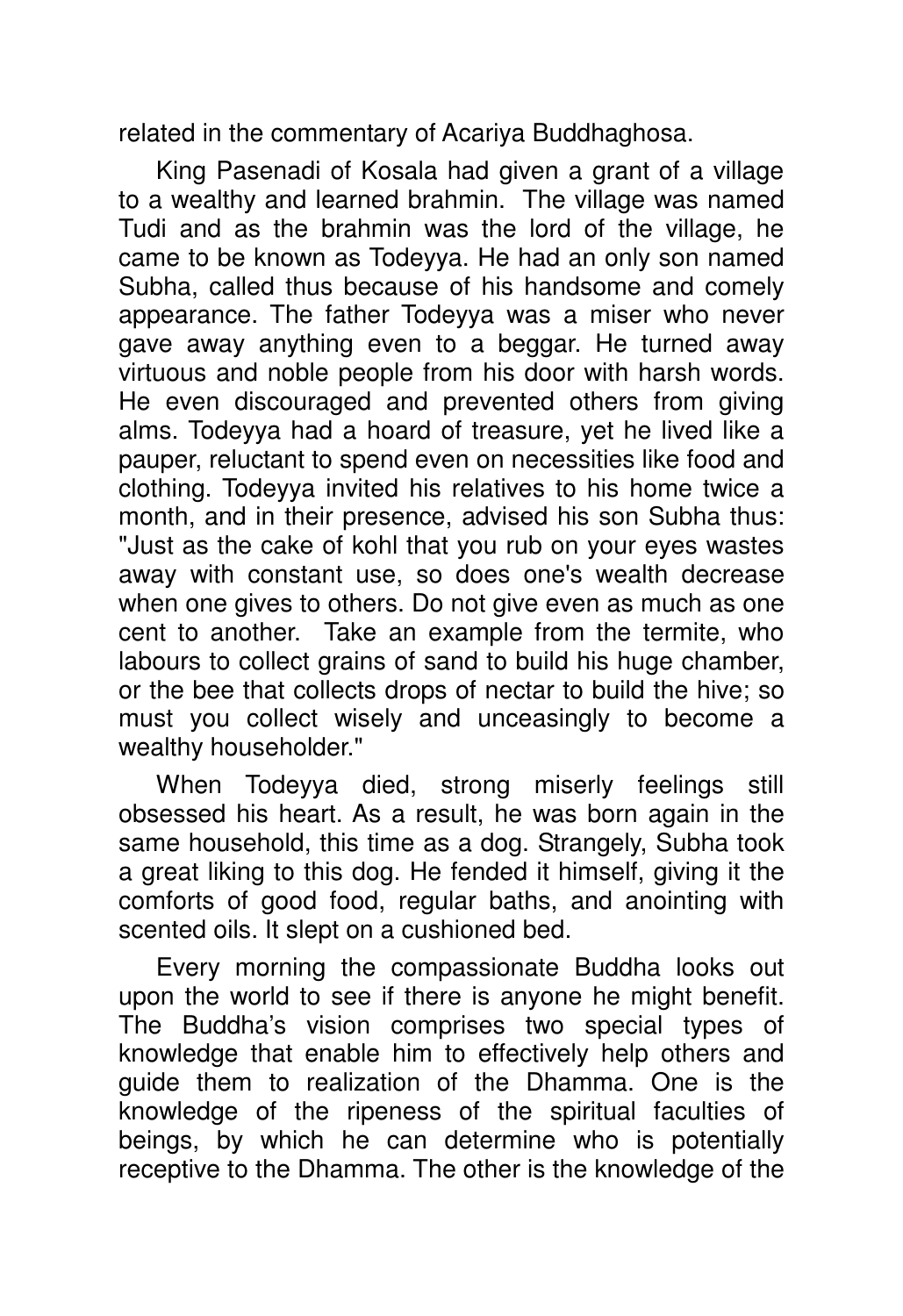propensities and latent defilements of beings, by which he can perceive what obstacles prevent people from entering upon the way of Dhamma and what means would be most effective in helping to remove those obstacles.

On that day the Buddha's compassionate vision fell on Subha. He knew that if Subha was helped that day, he would become a true follower of the Dhamma, even if he did not immediately attain to a stage of realization. He also saw that the Dhamma he would preach to Subha on that occasion would not only benefit Subha, but the entire world of gods and human beings, for it was to be a discourse on kamma and its results. Early in the morning, the Buddha set off with his alms-bowl in hand and stood outside Subha's home, from which no person had ever received any food. The purpose of this visit was to open a conversation with Subha.

The little dog - the former Todeyya - came forward barking at the Blessed One. The Buddha gently said, within ear-shot of the servants, "Todeyya, not only now, but in earlier births too you received me and my disciples in such a manner. You now reap the results of those deeds, Not content you bark at me. Do you know that such conduct will result in a birth in a hell realm?" The words that the Buddha spoke were at once understood by the dog. In deep shame the animal cowered away and curled to sleep on the hearth and could not be persuaded to come away to its usual place.

The Buddha returned to the monastery. When Subha heard of the Buddha's visit and how he had addressed the dog with his father's name, he became furious and set out for the Jeta Grove. Fully aware of the course of coming events, the Master directed his compassion towards Subha. Subha's anger subsided and when he confronted the Buddha he merely said: "My father has been born in the Brahma-world. Why did you have to demean my father by addressing the dog in his name?"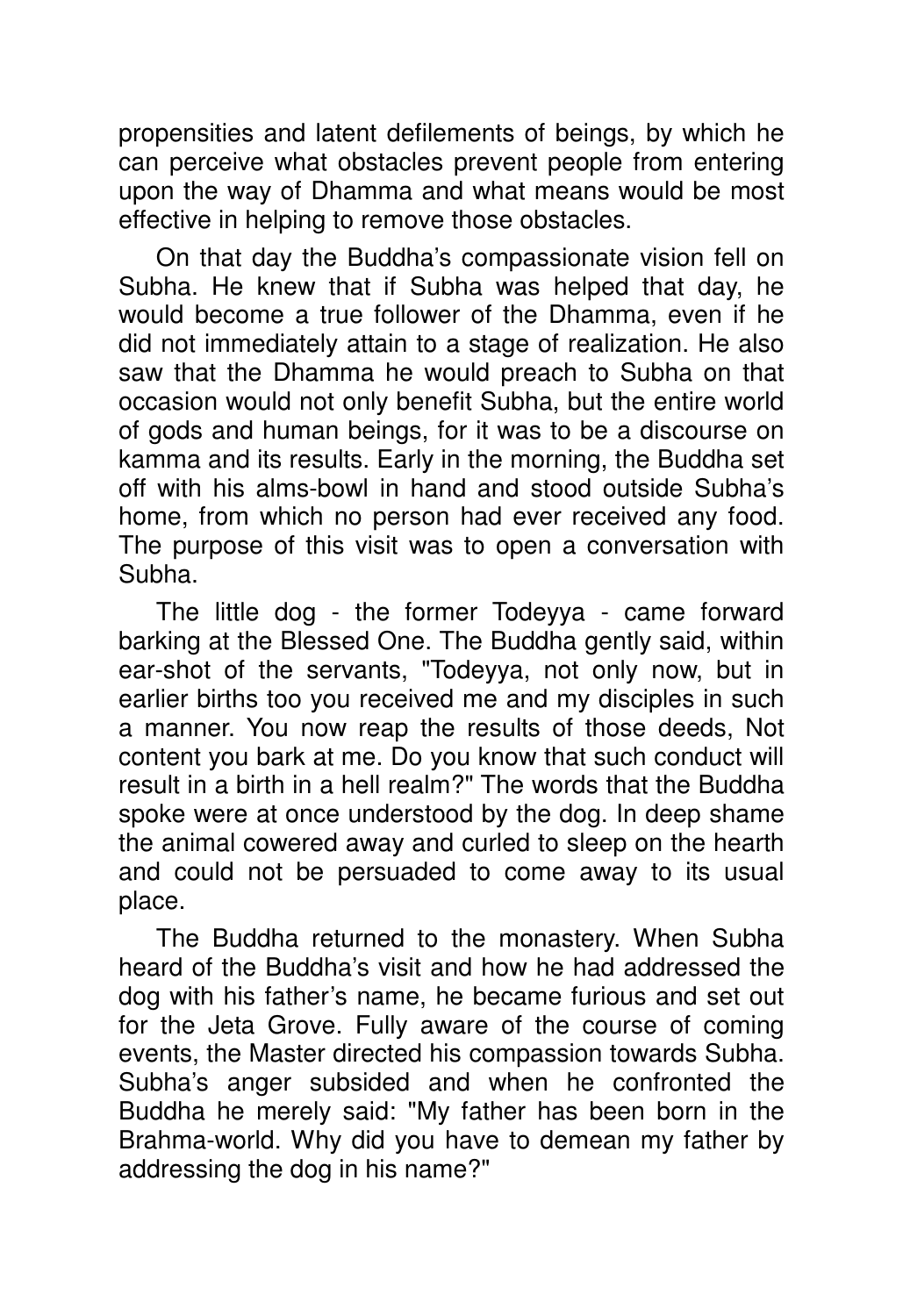The Buddha's words have the power to calm, pacify and soothe all beings, and thus they extinguished the fires of anger in Subha's mind. The Buddha asked him: "Subha, have you ever heard of certain treasures that belonged to your father, the whereabouts of which you don't know yet?"

"Yes I have, Lord. I have heard of four treasures—a priceless gold necklace, a pair of slippers of equal worth, a shawl worth a million, and another million in gold coins. I was not told where he buried them."

"lf so, Subha, go back home and prepare milk-rice unmixed with water, feed this to your dog, and put it to sleep. When it is in deep sleep, whisper in its ears: 'Father, please show me where your treasure is buried.' If the dog is your father reborn, as I say he is, he will direct you unfailingly to the treasure. It will thus be proved that the dog is your father reborn and none other."

Subha, hearing this story, was glad about two things. If the story proved true he could lay his hands on the treasure; if not, he could declare the Buddha was a liar.

Subha went home and carried out the instructions. When the request was made, the dog got up as if in a trance, walked out and scraped the garden in four places. The treasures were recovered and Subha was much struck by the Buddha's wisdom.

Subha, thus convinced that the Buddha was truly an Enlightened One, decided to visit him again in order to clarify a problem of fourteen points about which he had long been confused. Brahmins are by nature proud and Subha too was a proud man. He did not prostrate himself before the Buddha, but stood aside respectfully and opened a conversation. This was only the preliminary to the more important questions he had in mind to ask.

"Reverend sir," he began, "there is to be seen among people a marked division into high and low birth, the mediocre and the great, those that enjoy a long life and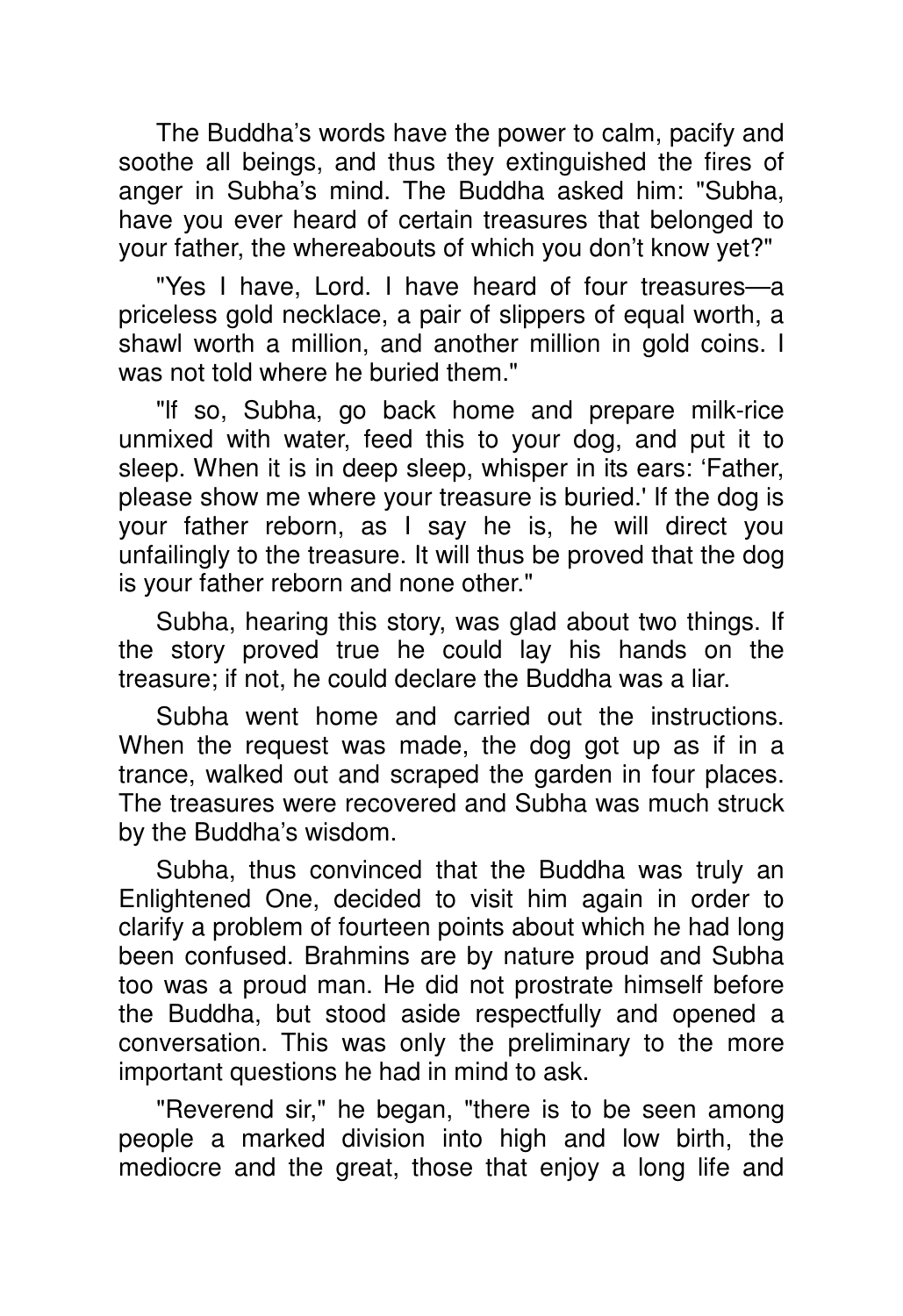those who die young, the healthy and the diseased, the noble and the lowly, the beautiful and the plain, those of distinguished birth (caste) and those of menial birth (caste), the wealthy and the poor, the wise and the stupid. Venerable Gotama, explain to me why such discrepancies exist among people born in the same way into the human world." In great earnestness Subha put these questions to the Enlightened One that day.

As Subha was a proud man the Buddha decided to give him a brief answer to his questions. He stated simply: "Young man, beings are the owners of their deeds, the heirs of their deeds; they spring from their deeds, are bound to their deeds, have their deeds as their refuge. It is deeds that divide beings into the inferior and the superior."

Although Subha was full of conceit about his own wisdom, he could not understand this brief answer and thus with great humility he said: "Reverend Sir, I am not able to understand this short explanation; please, sir, out of compassion explain this matter to me at length so that I may understand it fully."

The Buddha then taught the flawless Dhamma to Subha in all its characteristic glory and lucidity:

"There are, young man, beings in this world who inflict pain on others, who bring about the death of others, without the slightest thought of kindness and compassion. Those with blood-stained hands who kill other beings are reborn in the woeful realm as a result of the evil deed of killing. If reborn in the human world again they will suffer a short span of life, or they may even die in their mothers' wombs. Sometimes they may live a few hours, a few days, or a few months or years, and are denied a full life.

"In the same way, there are people in this world who live with compassionate hearts, without weapons that inflict pain on others; looking with fear and shame on the killing of other living beings. Such people are reborn in higher worlds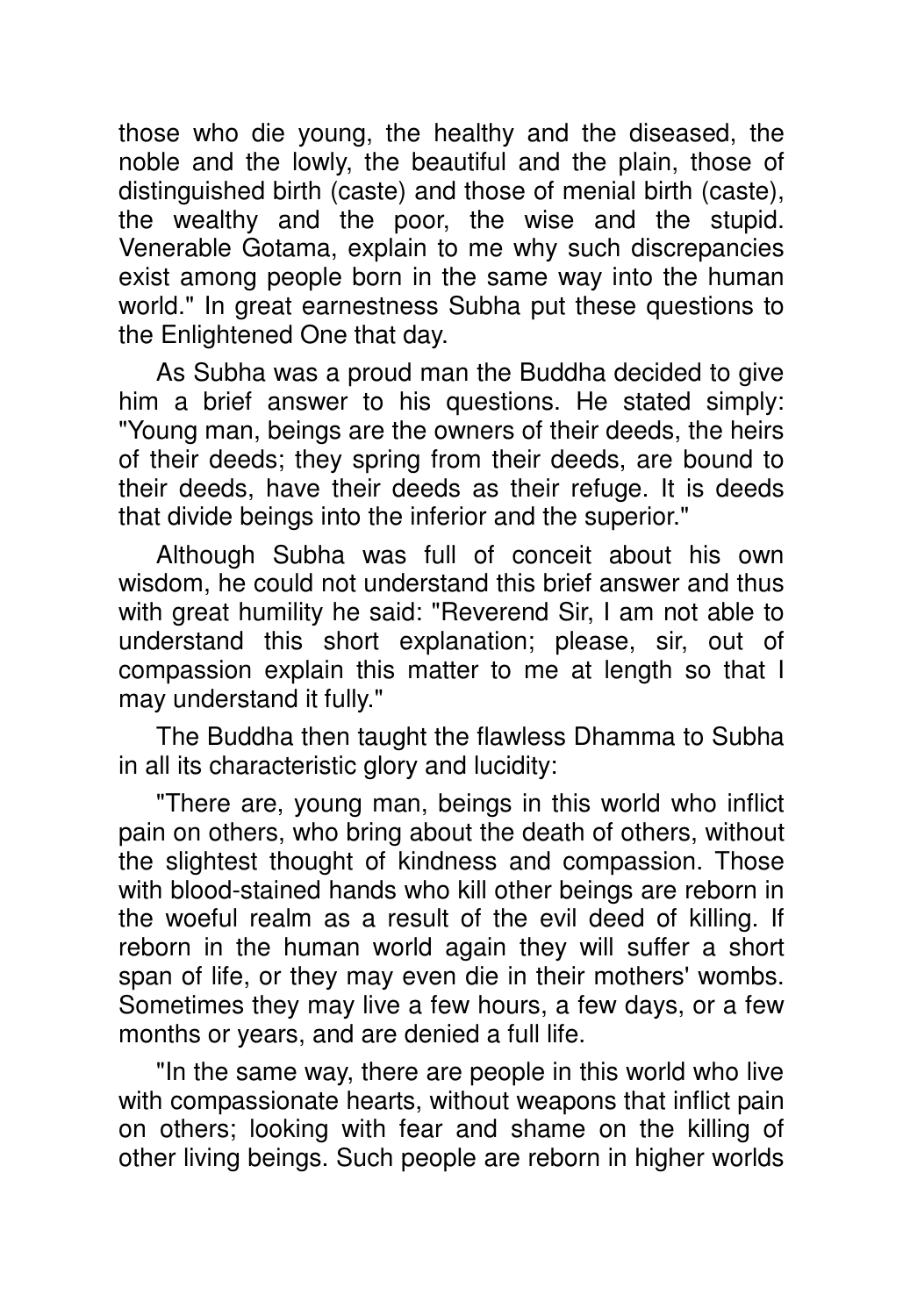or in the heavens after the dissolution of their bodies. If reborn again into the human world, they enjoy long life, with no threat to life from any physical force. Thus, Subha, the unwholesome kamma of destroying life gives one a short life, while the wholesome kamma of kindness and compassion helps one to enjoy a full and healthy life.

"Some there are in this world who delight in inflicting pain on other living beings, causing them physical pain and misery and eventual death. Such unwholesome kamma causes them to be reborn in the woeful realms, or if they do come back to the human world, their lives are miserablemade miserable either by incurable diseases or by dreadful injuries.**<sup>1</sup>**

"On the other hand, those who think of all living beings with kindness and compassion, never causing pain to others, gain such merit or wholesome kamma that leads them to the heavens after death. If they come back to the human world, they enjoy a full and healthy life undisturbed by the numerous diseases and injuries existing in the world.

"Young man, some there are in this world who cannot bear the prosperity of others. The affluent homes, lands and families of others, their kinds of employment, their position in society, and the respect they earn from the people are to them a source of envy and annoyance. People with such

#### **Note:**

1. The following version translated from the Pali by Ñanamoli Thera for the same paragraph is referred in the Chinese translation in this reprint.

"Here, student, some woman or man is one who harms beings with his hands or with clods or with sticks or with knives. Due to having performed and completed such kamma, on the dissolution of the body, after death, he reappears in a state of deprivation...If instead he comes to the human state, he is sickly wherever he is born. This is the way that leads to sickness, that is to say, to be one who harms beings with one's hands or with clods or with sticks or with knives."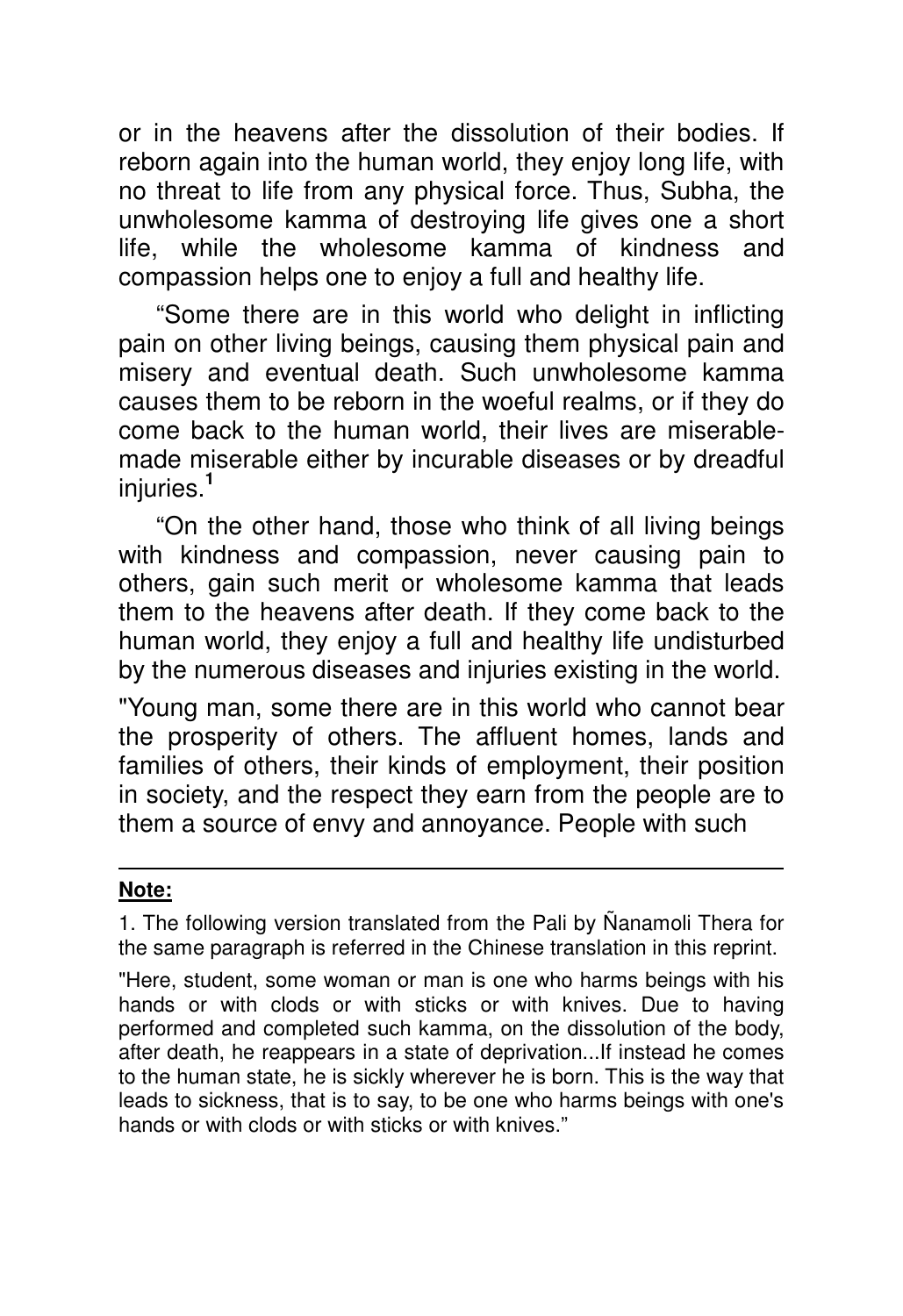strong envy and jealousy are reborn in the woeful realms. If reborn in the human world, they become helpless and aimless; shunned by society, unwelcome by all.

"On the other hand, some there are who are truly happy at others' success, happy at the prosperity of others, unenvious and gentle. At their death, they are reborn in the heavenly realms, or if reborn as a human being, they will enjoy great wealth and worldly prosperity. Thus, young man, the unwholesome kamma of envy will make one helpless and destitute while the wholesome kamma of wishing for the well-being and prosperity of others will result in one's own fame, prosperity and popularity.

"Young man, some there are in this world who are easily angered, full of hatred and ill will towards others. These, when they die, are reborn in the hell realms, or if reborn as human beings, they will be ugly, deformed, disliked by others and will be considered as persons unsuitable for association.

"If, on the other hand, one shows loving kindness to others, is devoid of hatred, is able to accept with equanimity whatever losses and gains come one's way, whatever fame or lack of fame one may meet, yet is able to radiate thoughts of kindness to those that harm one, such wholesome kamma will give one birth in a heavenly realm. If reborn as a human beings, one will enjoy great physical beauty, and will be loved and appreciated by others. One's company will be sought after and one will be treated with respect. Thus young man, anger and ill will result in ugliness and deformity whereas patience, loving-kindness and compassion are the cause of great beauty in this world.

"Some there are in this world, who, due to pride and conceit, do not respect those who deserve respect, worship those who are worthy of worship, offer a seat to those who should be offered a seat, give way on the road to those who deserve to be given way to; thus due to pride and conceit,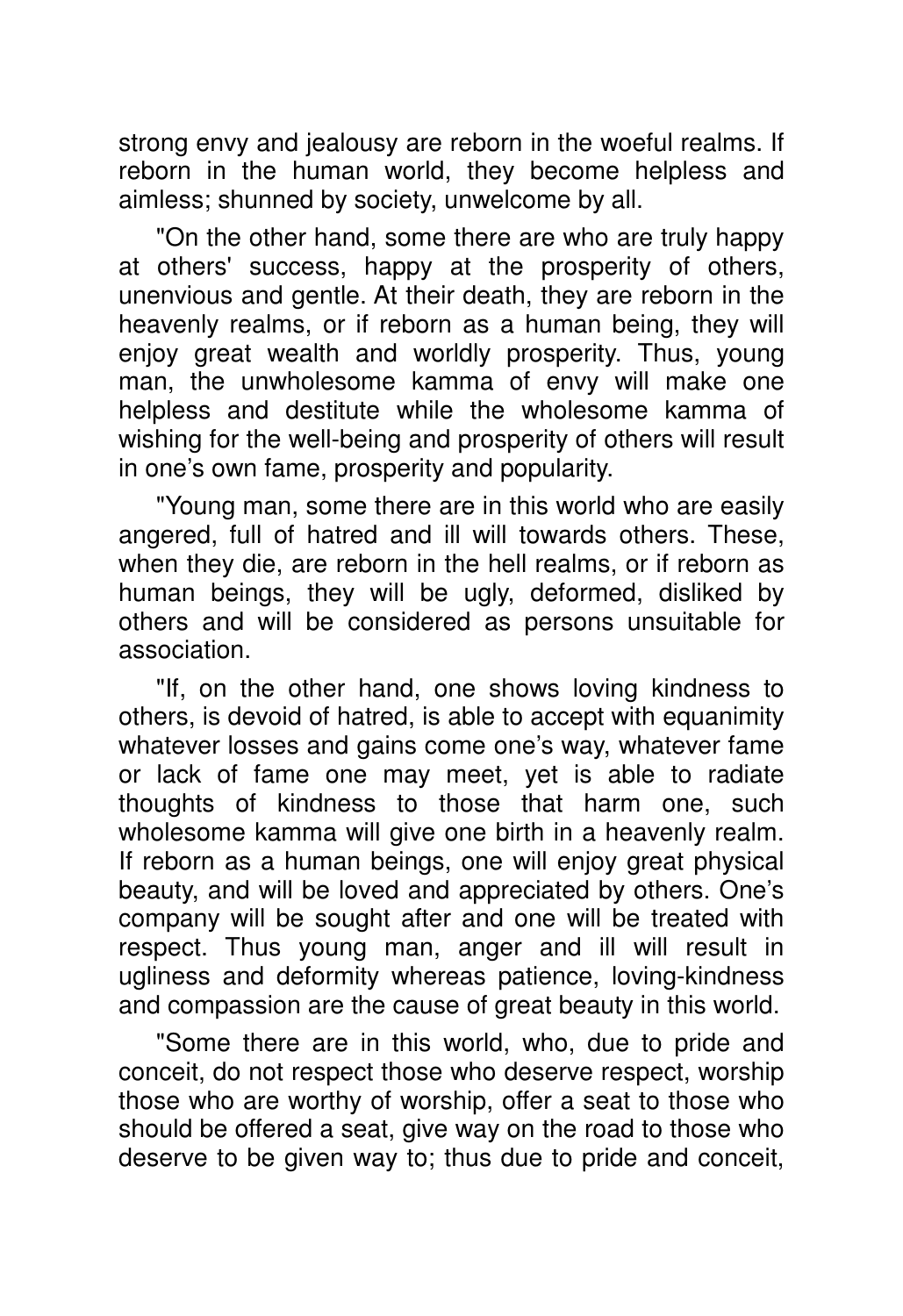they do not consider the worth of holy, noble and wise people, nor care for and respect their parents, teachers and elders. Such people after their death, due to the unwholesome kamma of pride and conceit, are reborn in the woeful realms, or if they are reborn in the human world, they will appear in families and homes considered low caste and of lowly birth.

"Young man, others there are who are pious and wise and noble in thought, word and deed. They respect those who should be respected, offer seats to those who deserve to be given seats, give way on the road to those who should be given way to, and act at all times without pride and conceit. Such wholesome kamma enables them to be reborn in a heavenly realm or, if they are reborn as human beings, they will receive honour and respect from others and will be reborn into a noble caste. Thus, the unwholesome kamma of pride and conceit results in low birth while the wholesome kamma of humility and nonconceit results in a noble birth.

"In this world, young man, there are people who, due to their extreme miserliness and greed, do not give alms to others, nor do they participate in alms given by others. They even go to the extent of preventing and dissuading others from giving alms and discouraging the recipient of the gift from accepting it. The unwholesome kamma of miserliness and greed results in rebirth in the woeful realms, or, if they are reborn as human beings, they will suffer extreme poverty and remain helpless and destitute.

"But, young man, there are others who give freely and generously to the pious, noble and worthy, and equally so to beggars, to the sick and weak, and to birds and beasts with thoughts of non-greed and generosity. They also participate and rejoice in the alms given by others and share merit. Such persons, after death, will be reborn in the heavens, or if reborn as human beings again, they will enjoy great wealth and plentiful harvests from their lands,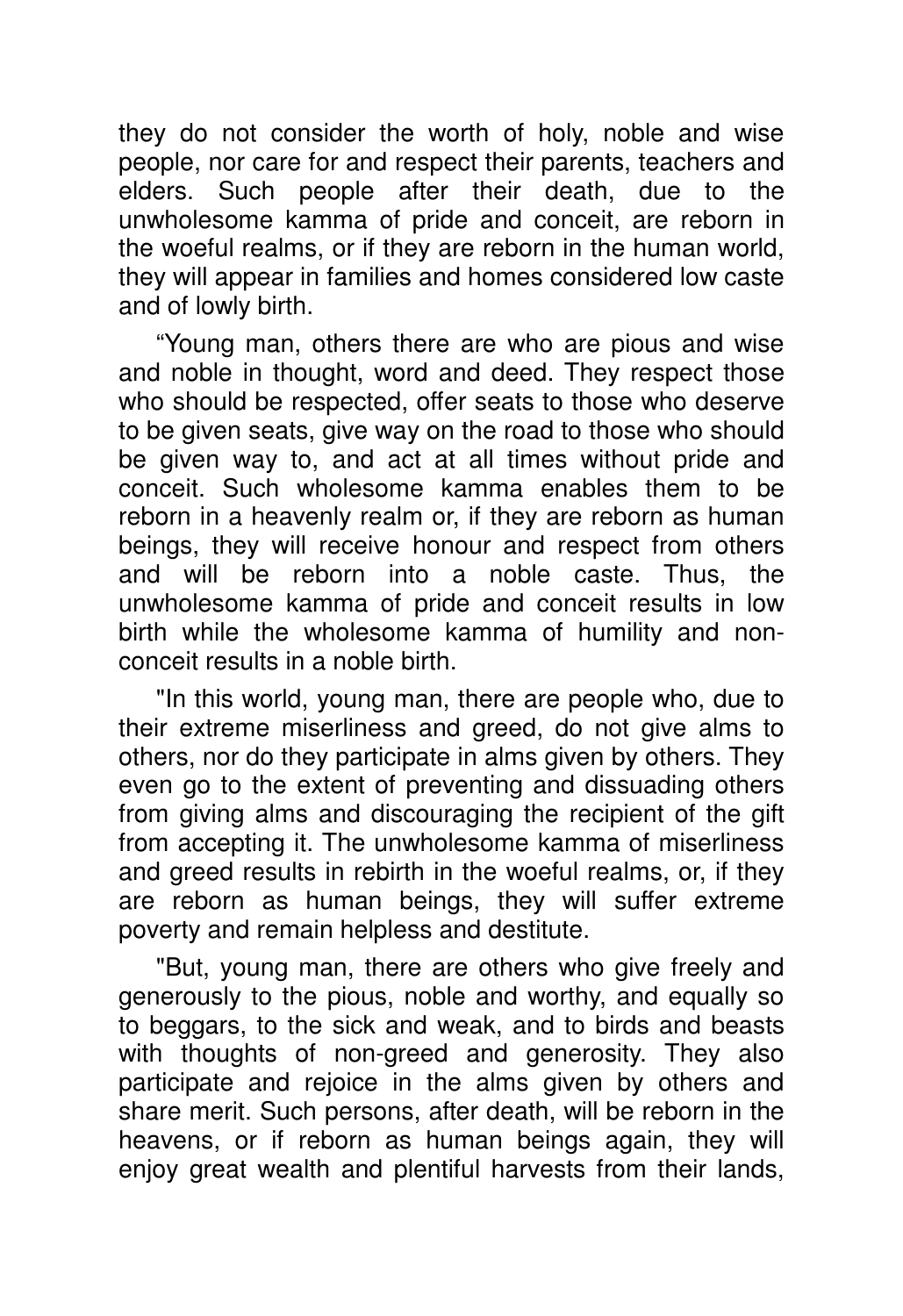which quantities will not diminish in their lifetime. Their fortune is indestructible: kings cannot acquire it, thieves cannot steal it, fire and water cannot destroy it. Thus the unwholesome kamma of miserliness and greed will result in poverty and its attending ills, while the wholesome kamma of generosity will bestow wealth and prosperity on beings.

"And finally, young man, beings there are who do not associate with the pious and the wise, the noble and worthy, who do not listen to the Dhamma nor have discussions to clarify the doubts that arise in their minds: 'What are wholesome and unwholesome kamma? What should one emulate and what reject? What will benefit beings here and hereafter?' These inquiries, which help one to learn and understand the Dhamma and thereby to acquire wisdom, are ignored by them. After their death, these people will be reborn in the woeful realms, or if they are reborn again in the human world, they will be dull, deaf, dumb or blind or mentally unbalanced. $2$ 

"On the other hand, if one seeks the company of the pious, the wise and the noble and worthy, listens to the Dhamma and has one's doubts cleared through discussion with the knowledgeable; knows what is wholesome and

#### **Note:**

2. The following version translated from the Pali by Ñanamoli Thera for the same paragraph is referred in the Chinese translation in this reprint:

"Here, student, some woman or man when visiting a monk or brahmin, does not ask: 'What is wholesome, venerable sir? What is unwholesome? What is blamable? What is blameless? What should be cultivated? What should not be cultivated? What, by my doing it, will be long for my harm and suffering? Or what, by my doing it, will be long for my welfare and happiness?' Due to having performed and completed such kamma, on the dissolution of the body, after death, he reappears in a state of deprivation...If instead he comes to the human state, he will be stupid wherever he is reborn. This is the way that leads to stupidity, that is to say, when visiting a monk or brahmin, not to ask: 'What is profitable?...Or what, by my doing it, will be long for my welfare and happiness?'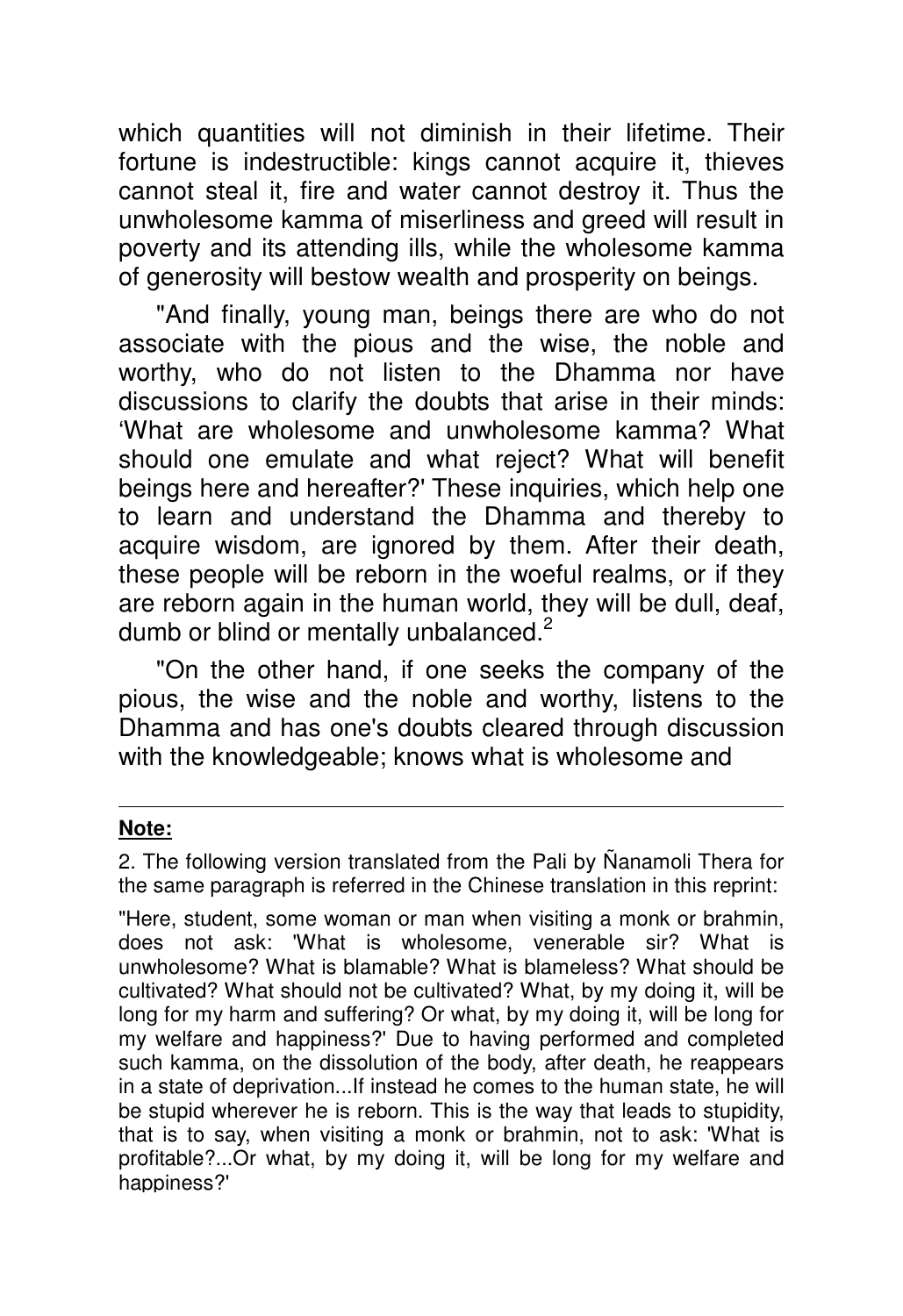what is unwholesome action, what one should emulate and what one should reject, what will benefit beings here and hereafter - such a person after death will gain rebirth in the heavens, or if reborn a human being, he will be of great intelligence and able to understand the deep and sublime Dhamma to his great benefit and advantage. Thus you see that the unwholesome kamma of not listening to the Dhamma will result in weak understanding while the wholesome kamma of often listening to the Dhamma will bless one with intelligence and awareness required for a fruitful life.

"Young man, beings are the owners of their deeds, the heirs of their deeds; they spring from their deeds, are bound to their deeds, have their deeds as their refuge. It is deeds that divide beings into the inferior and the superior." Thus the Blessed One explained to Subha the nature of kamma and its result.

The young and intelligent Subha understood the explanation of the Enlightened One as clearly as one sees the sun in the radiant heavens. A limitless joy and a confidence and faith in the Buddha-word arose in Subha. Just as the spark hidden in the embers comes alight suddenly, the good kamma of the past blossomed forth in Subha. Falling prostrate at the feet of the Blessed One, he said: "Magnificent, O Lord, is the Dhamma taught by you, noble and lofty from beginning to end. Just as an overturned vessel might be turned upright, just as a hidden treasure might be revealed, just as the straight and correct path might be shown to a person who has hopelessly lost his way, just as darkness might be dispelled by a lamp so that one with good sight might see forms, just so, O Lord, have I understood the Dhamma taught by you. l seek refuge in the Buddha, the Dhamma and the Sangha to become your humble lay follower as long as life lasts." Prostrate on the ground at the feet of the Buddha, Subha sought refuge in the holy and unfailing Triple Gem.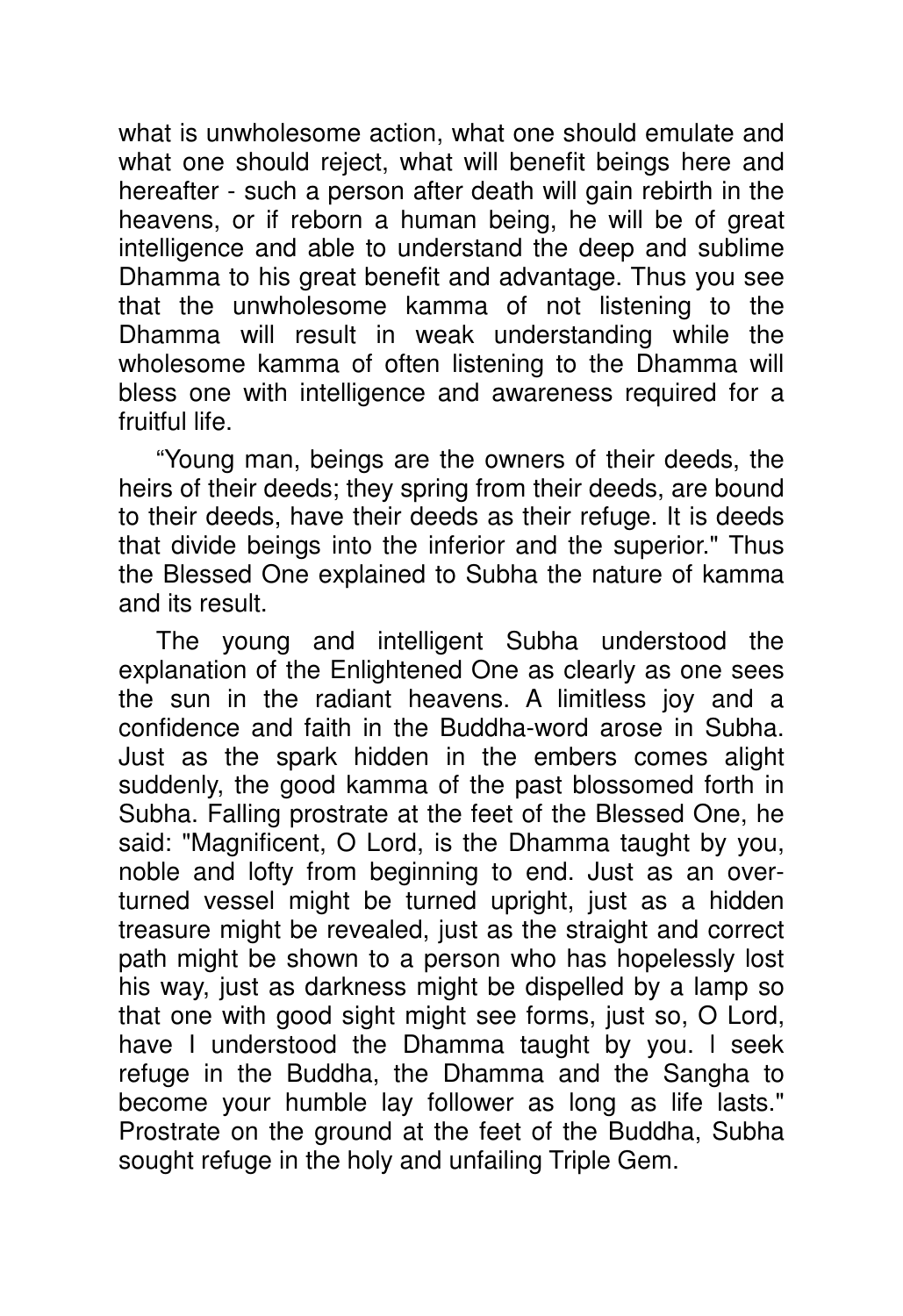According to the Buddha, kamma is volitional action, and thus the ultimate factor responsible for kamma is the volition (cetana) in one's own mind. The world is divided into the high and low, the pleasant and the unpleasant, because of the ripening of our own volitions. Apart from kamma there is no other force - no god or all-powerful overlord of the universe—who bestows happiness and sorrow on beings. Nor do happiness and sorrow come upon us arbitrarily, purely as a matter of chance or luck. Depending upon their kamma, their own deeds, as the cause, beings are born in happiness or misery and meet with good fortune or bad fortune during the course of their lives. As the Buddha says:

Kamma brings one fame and praise, Kamma brings disease and torment. Seeing thus the differences in kamma, How can one deny this law?

As long as one journeys through the round of becoming there is no escape from the results of kamma. Neither in the sky nor in the ocean, nor in a remote mountain cave, can one evade the consequences of one's own deeds. Like a shadow, one's kamma follows one wherever one may go.

Both unwholesome kamma and worldly wholesome kamma are accumulated through ignorance of the Four Noble Truths: suffering, the cause of suffering, the cessation of suffering, and the path leading to the cessation of suffering. Because of ignorance of the truths we engage in good and bad actions, which generate kamma. This kamma gives rise to a rebirth consciousness by which we come into a new existence, equipped with a new mind and body. As our six sense faculties mature, we make contact with the objects of the senses. Through contact we experience feelings. Feelings of pleasure and pain, joy and sorrow, give rise to craving. Craving conditions intensified greed and attachment. Through attachment we accumulate fresh kamma. And this kamma propels us into a fresh birth,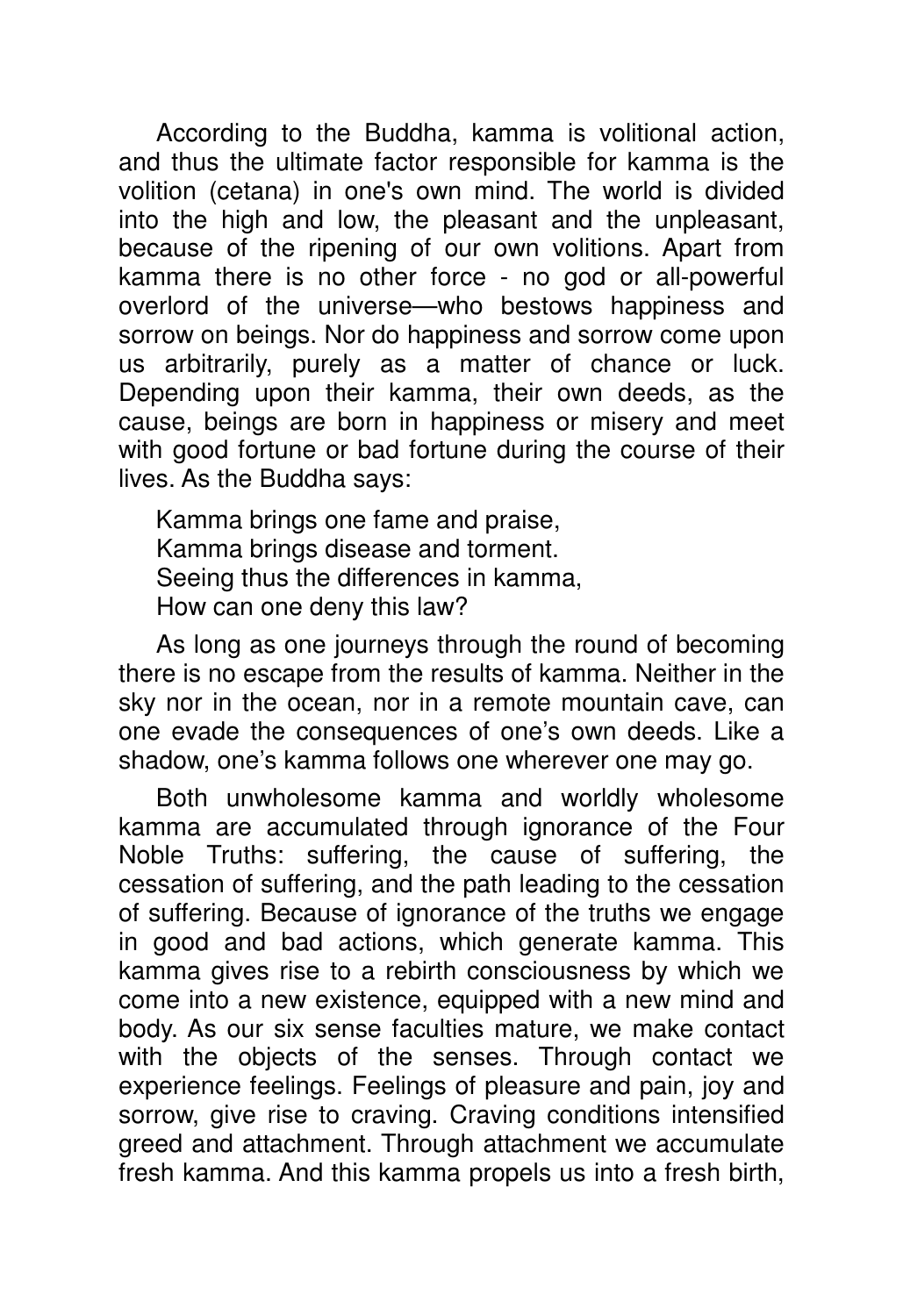by which we again meet old age and death along with the host of sorrows, lamentation, pain, grief and despair: the entire mass of worldly suffering.

As followers of the Buddha, what we need to cultivate is not simply worldly wholesome kamma, but the kamma that leads to the extinction of kamma. This is the development of the seven factors of enlightenment: mindfulness, investigation, energy, joy, tranquility, concentration and equanimity. When the seven factors of enlightenment are cultivated, the Noble Eightfold Path comes into being, and by following the Noble Eightfold Path we can overcome all ignorance and escape the round of repeated birth and death.

All things that compose this world - the continents and the oceans, the sun, moon and stars, all the beings in all the realms—all these formations are subject to change and thus impermanent; they are unsatisfactory and thus a basis for suffering; they do not follow our desires and thus are not our self. Being stamped with the three universal characteristics of impermanence, suffering and non-self, they come under the noble truth of suffering. The cause of this suffering is craving, the second noble truth. The third noble truth is the cessation of suffering, Nibbana, attained by eradicating the cause of suffering. And the path that leads to the end of suffering is the unique and incomparable Noble Eightfold Path, the fourth noble truth.

All the Buddhas, Paccekabuddhas, and countless Arahants cultivated the sublime perfections, the paramis, over aeons of time and came to realization of the Four Noble Truths, by which they attained Nibbana. May the merits we acquire by the practice of generosity, virtue and meditation turn into paramis that will help us gain the noble wisdom needed to realize the Noble Truths in this rare period when the Buddha's teaching is available.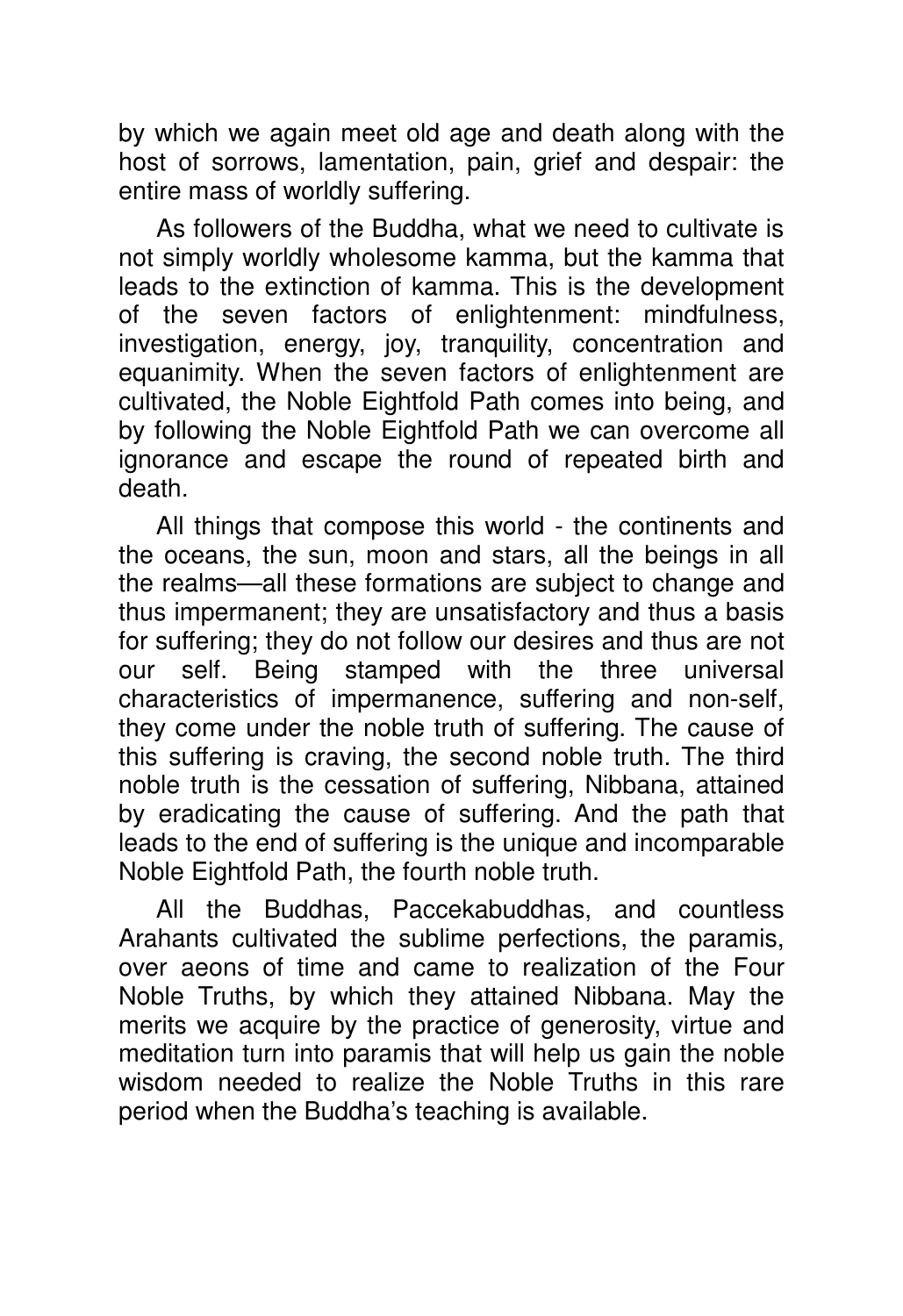## THE BUDDHIST PUBLICATION SOCIETY

The BPS is an approved charity dedicated to making known the Teaching of the Buddha, which has a vital message for people of all creeds. Founded in 1958, the BPS has published a wide variety of books and booklets covering a great range of topics. These works present Buddhism as it truly is—a dynamic force which has influenced receptive minds for the past 2500 years and is still as relevant today as it was when it first arose. A full list of our publications will be sent upon request with an enclosure of U.S. \$1 or its equivalent to cover air mail postage. Write to:

> The Hony. Secretary BUDDHIST PUBLICATION SOCIETY P.O. Box 61 54, Sangharaja Mawatha Kandy Sri Lanka

> > website : http://www.bps.lk